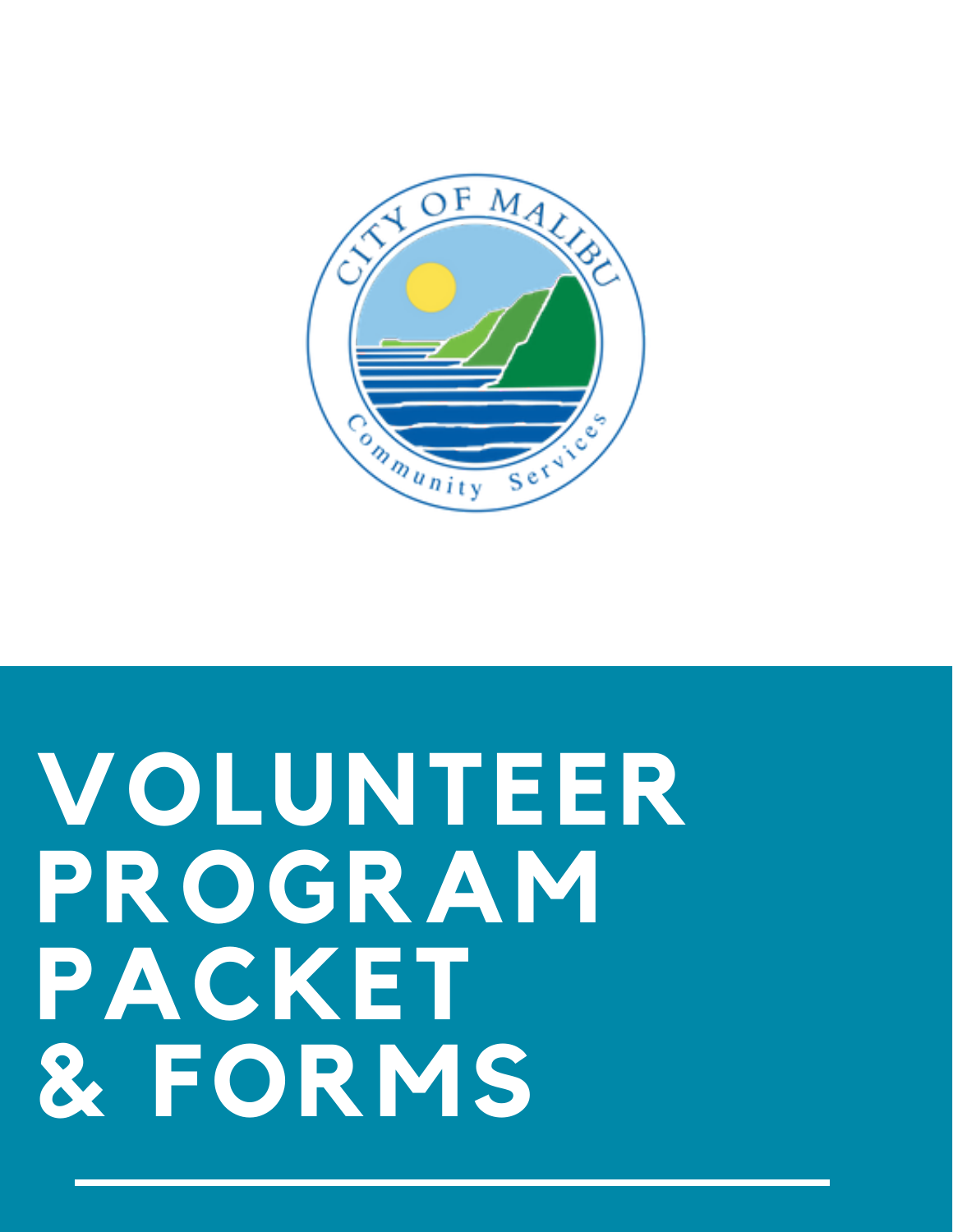## **WELCOME**



The City of Malibu Community Services Department offers a variety of volunteer opportunities throughout the year. We are continuously looking for volunteers to assist with tiny tot programs, senior citizen programs, environmental programs, special events, sports, and more.

The City of Malibu is an approved organization for Malibu High School Community Service Learning. It offers an excellent opportunity for Malibu High School students to complete service-learning hours as part of their graduation curriculum. All hours completed by a student with the City of Malibu will apply towards the high school graduation requirement.

Volunteers must complete and sign the Volunteer Registration Packet before volunteering with the City. Submit the Online Volunteer Forms, or print the Volunteer Registration Packet. For additional information on volunteering with the City, contact 310.456.2489 ext. 337.

For a complete list of community service opportunities, visit MalibuCity.org/Volunteer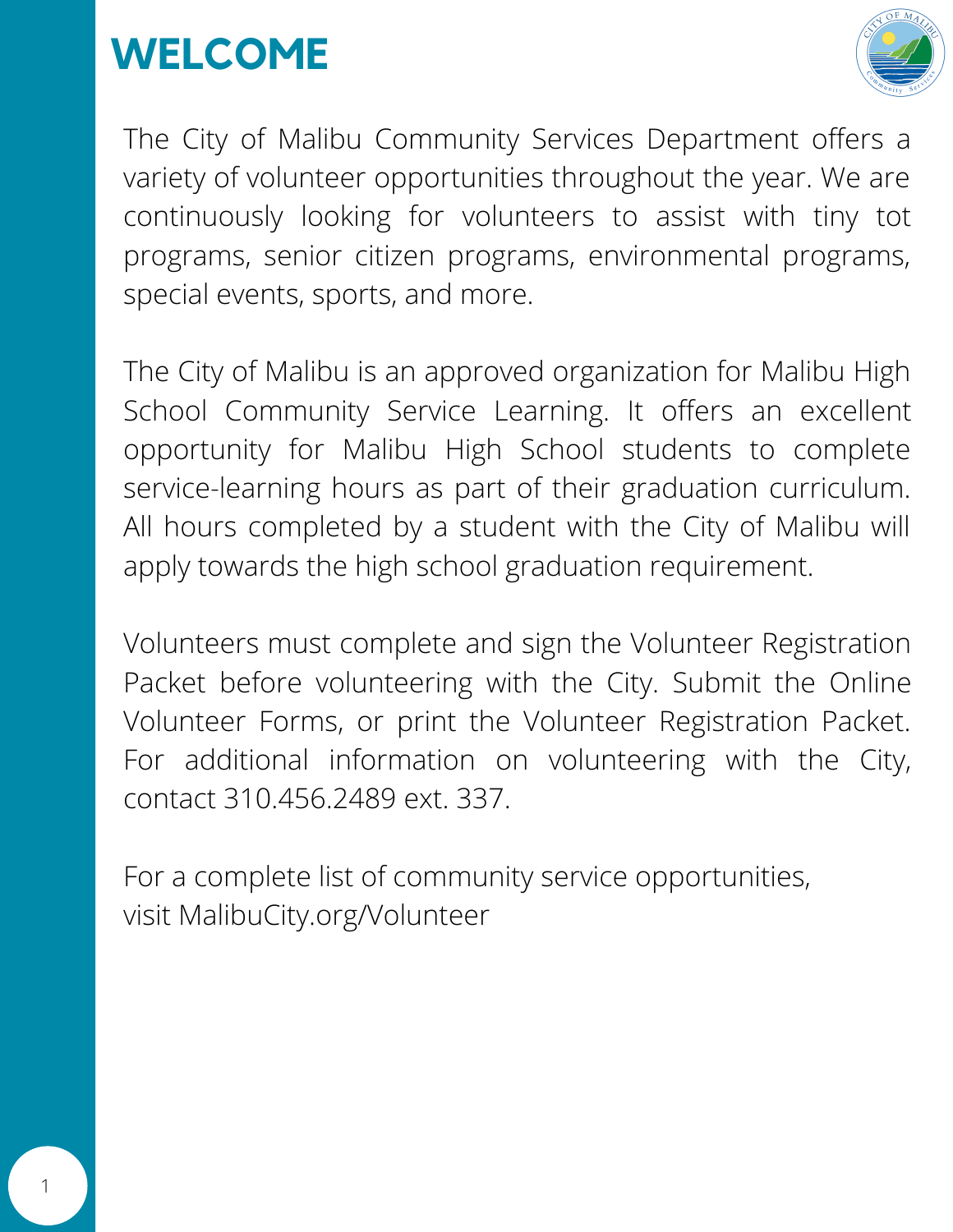



### **To be eligible please, complete the following steps:**

### **New Volunteers:**

1. Volunteers must be a minimum of 13 years old \*Additional age requirements may apply for each volunteer opportunity 2. Submit the Volunteer Registration Form, Volunteer Areas of Interest Form, and Photo/Video Authorization and Release Form 3. Submit Background Check Form if applicant is an adult requesting to volunteer with minors 4. Submit forms to Chris Orosz, Recreation Supervisor 5. Sign up for dates you would like to volunteer at MalibuCity.org/Register

\*Volunteer opportunities, including days and times, are listed at MalibuCity.org/Volunteer, MalibuCity.org/Register, and in the Quarterly Recreation Guide.

Once registered for a volunteer opportunity, the participant will receive a confirmation email with the meeting location, time, and staff contact. Please wear comfortable clothing and closed-toe shoes. Volunteers must sign-in upon and sign-out.

For volunteer hour documentation and certification, or general questions, contact 310.456.2489 ext. 337 or COrosz@MalibuCity.org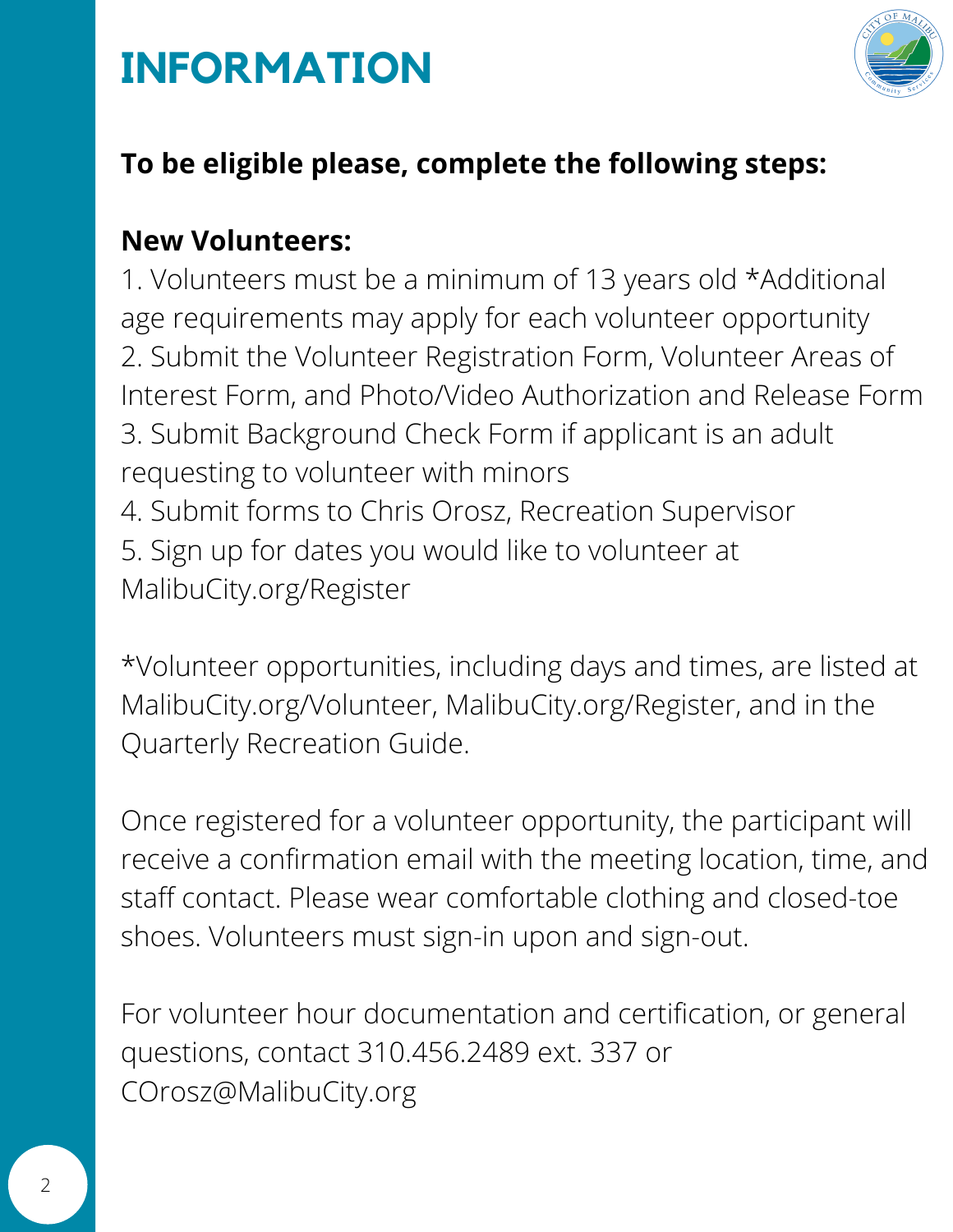# **VOLUNTEER LOCATIONS**



The Community Services Department offers volunteer opportunities at a variety of locations throughout Malibu.

### **Malibu Bluffs Park and Michael Landon Center:**

24250 Pacific Coast Highway, Malibu Meet at the entrance to the Michael Landon Community Center.

### **Malibu City Hall:**

23825 Stuart Ranch Road, Malibu Meet in the Community Services Department located on the 1st floor.

### **Malibu High School and Community Pool:**

30215 Morning View Drive, Malibu Meet at designated sports and aquatics locations in the confirmation email.

### **Legacy Park:**

23500 Civic Center Way, Malibu Meet at the corner of Webb Way and Civic Center Way.

\*Volunteer locations are listed at MalibuCity.org/Volunteer, and will also be included in the confirmation email.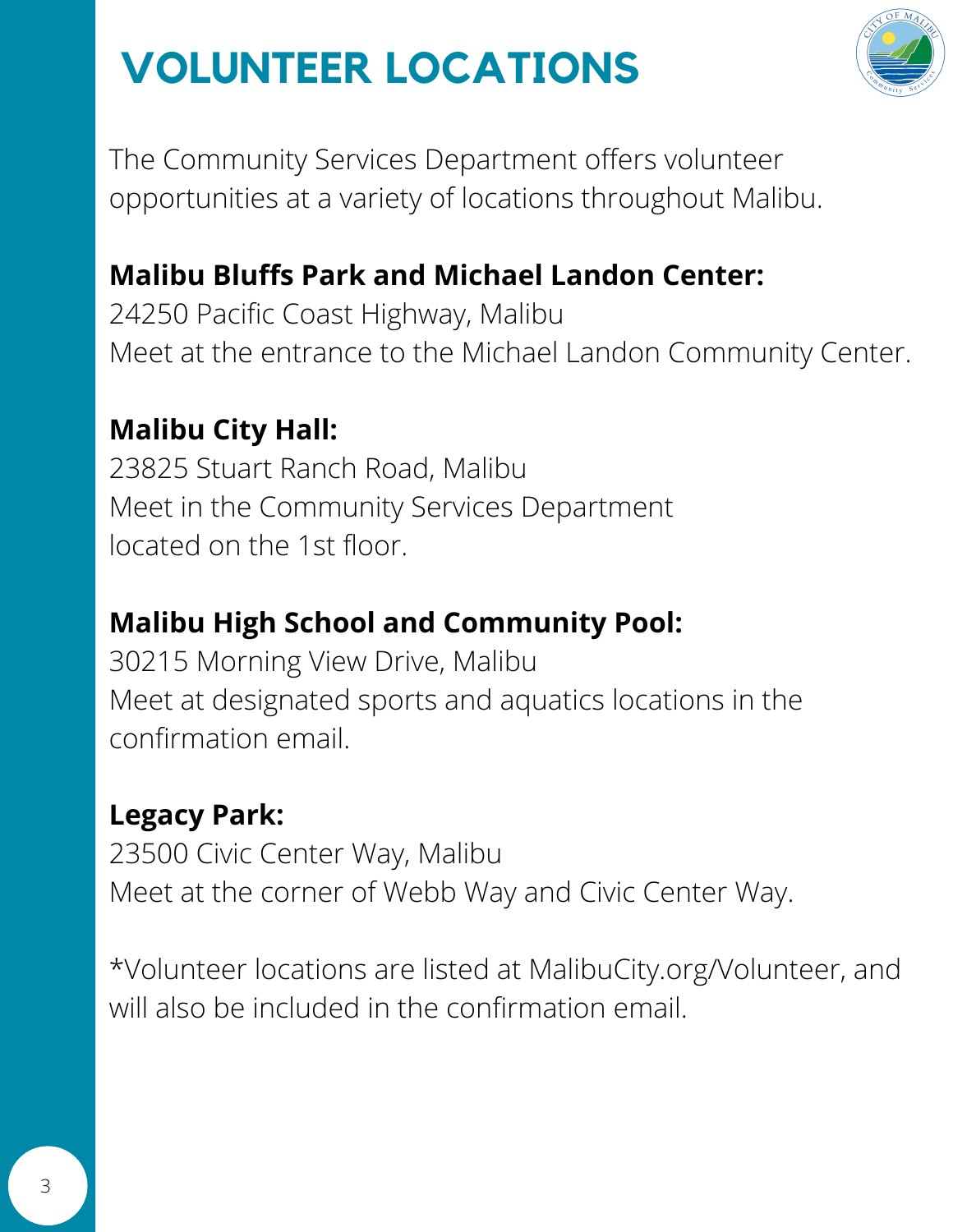# **CODE OF CONDUCT**



The Code of Conduct provides guidelines for the behavior of all volunteers. Volunteers are expected to conduct themselves appropriately at all times while representing the City of Malibu.

All volunteers are expected to:

- Be considerate and courteous to others.  $\bullet$
- Be flexible in accepting alternative facility assignments or modifications to schedules.
- Comply with decisions of staff and abide by established procedures if issues or concerns arise.
- Be respectful of City facilities, equipment, and property.

#### Violations:

City staff reserves the right to remove any person from City facilities, programs, activities, or events who violates the Code of Conduct. The following actions are considered violations of the Code of Conduct:

- Actions or behavior that negatively impacts or denies participants or other volunteers the ability to safely and respectfully volunteer in City programs, services, activities, and events.
- Verbal threats or physical altercations with participants, other volunteers, or City staff.
- Destruction or vandalism of City materials, equipment, furniture or property.  $\bullet$
- Refusal to obey City staff at any time.  $\bullet$
- Loud, inappropriate, or offensive behavior or language.  $\bullet$
- Harassment or discrimination of any kind, including, but not limited to age, race, national  $\bullet$ origin, gender, religion, sexual orientation, or political affiliation.
- Inconsiderate or discourteous behavior toward participants, other volunteers, or City staff.
- Any activity that negatively affects the health of participants, other volunteers, or City Staff.  $\bullet$
- Violations of City, County, State, or Federal law while on City property or when volunteering in City-sponsored programs, services, activities, or events.
- Possession or use alcohol, tobacco, illegal drugs or non-prescribed controlled substances while on City property or when volunteering in City-sponsored programs, services, activities, or events.
- Inappropriate and/or revealing attire.
- Lack of personal cleanliness and hygiene.  $\bullet$

The City reserves the right to suspend, or remove, any volunteer who violates the Code of Conduct.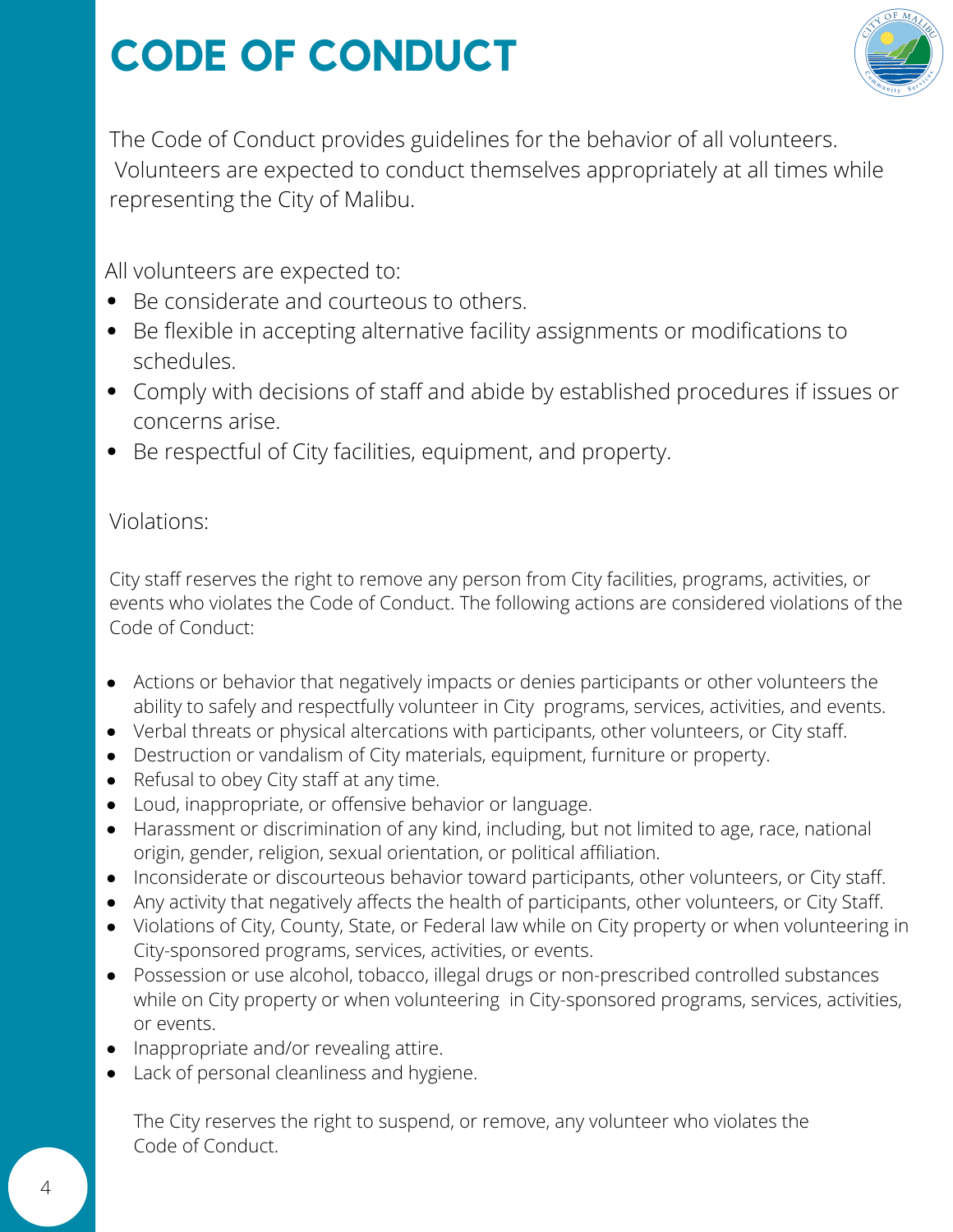# **VOLUNTEER REGISTRATION FORM**



| Name:                                                                          | Phone Number:                                                                                                                                                  |  |  |
|--------------------------------------------------------------------------------|----------------------------------------------------------------------------------------------------------------------------------------------------------------|--|--|
| Email:                                                                         | Date of Birth:                                                                                                                                                 |  |  |
| School (if applicable):                                                        | Address:                                                                                                                                                       |  |  |
| City:                                                                          | Zip:                                                                                                                                                           |  |  |
| Family Physician Name:                                                         | Family Physician Phone Number:                                                                                                                                 |  |  |
| Allergies:                                                                     | Workplace Injuries or Medical Conditions:                                                                                                                      |  |  |
| Are you volunteering to fulfill the requirement of a<br>court ordered program? | Do you need the City of Malibu to certify your<br>total number of hours or duties worked?                                                                      |  |  |
| No<br>Yes                                                                      | T No<br>Yes<br>My signature certifies that all information on this application is true. I understand and agree that any misstatements or omissions of material |  |  |

#### **To be completed by a parent or guardian if volunteer is a minor**

Malibu for any injury or loss suffered arising from or connected with my participation as a volunteer.

I fully understand that my and/or my child's participation in the above described program (the "Program") exposes me and/or my child to risk or personal injury, death or property damage. I hereby acknowledge that I am voluntarily participating in this Program and agree to assume such risks. I hereby release, discharge and agree not to sue the City of Malibu, including its officers, employees, and agents, (hereinafter the "City") for any injury, death or damage to or loss of personal property arising out of, or in connection with, my and/or my child's participation in the Program from whatever cause, including the active or passive negligence of the City or any other participants in the program. The parties to this agreement understand that this document is not intended to release any party from any act or omission of "gross negligence," as that term is used in applicable case law and /or statutory provision. In consideration of being permitted to participate in the Program, I hereby agree, for myself, my heirs, administrator, executors and assigns, that I shall defend, indemnify and hold harmless the City from any and all claims, demands, actions or suits arising out of or in connection with my and/or my child's participation in the Program. I HAVE CAREFULLY READ THIS RELEASE, HOLD HARMLESS AND AGREEMENT NOT TO SUE AND FULLY UNDERSTAND ITS CONTENTS. I AM AWARE THAT IT IS A FULL RELEASE OF ALL LIABILITY AND SIGN AT MY OWN FREE WILL. I further agree and acknowledge that the City does not provide accident, medical, liability, workers' compensation insurance or any other insurance for program participants. As parent/guardian, I hereby consent to emergency treatment of my minor child as a result of accident or injury. I further agree to pay any and all costs incurred as a result of said treatment. I agree to carefully inspect and satisfy for myself that the facilities provided are reasonably safe for their intended use. I understand the City retains the right to use photos taken of me and/or my child during activities for publicity purposes.

Signature and Date

#### **Emergency Contact Information:**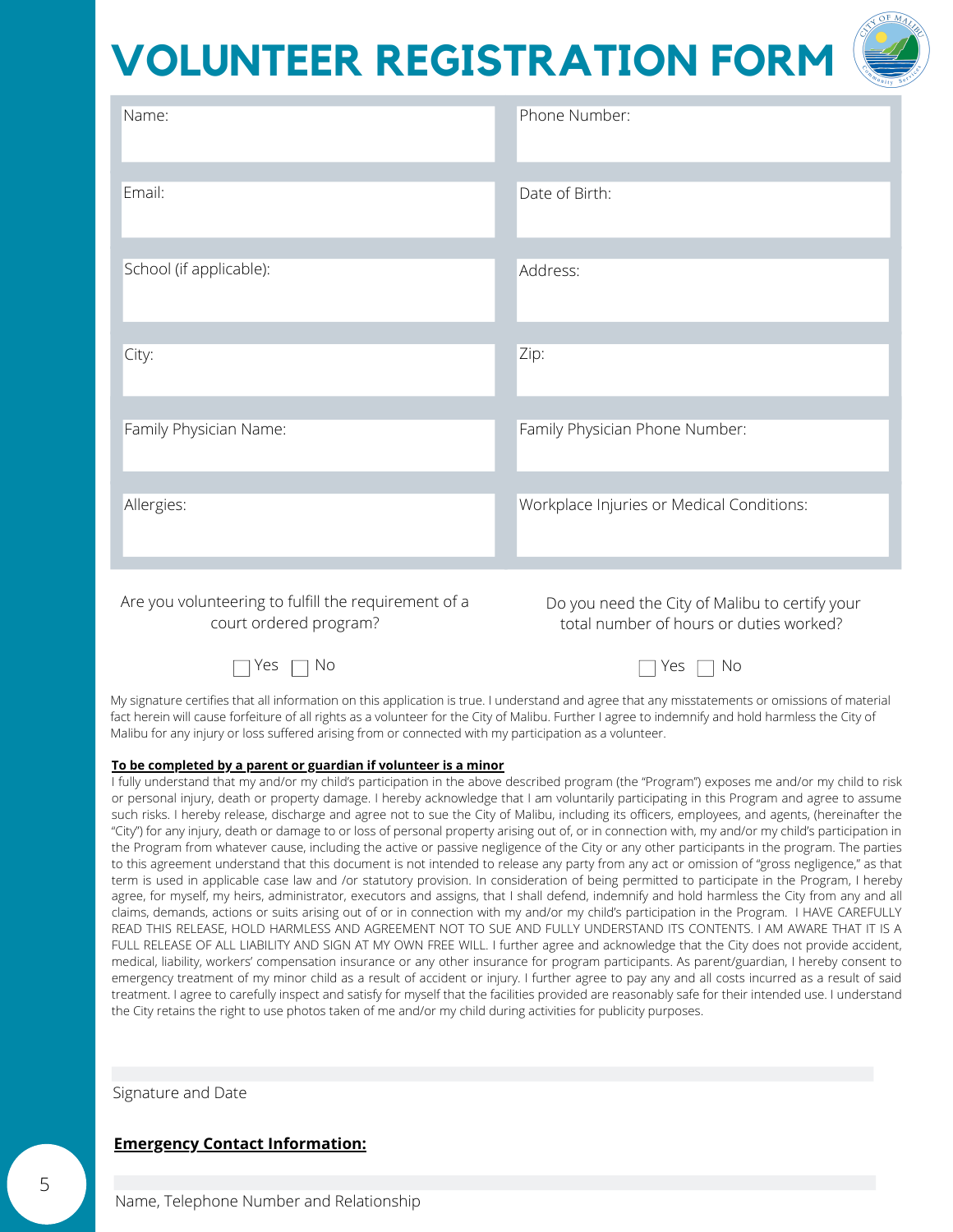# **VOLUNTEER AREAS OF INTEREST**



Please mark all program areas you are interested in:

- $\Box$  City Special Events  $\Box$  Planting/Gardening
- $\Box$  Sports (Coaching/Scorekeeping)  $\Box$  Outdoor Recreation
- $\Box$  Office (Filing/Copying)  $\Box$  Senior Programs  $\Box$  Teen Programs
- Maintenance (Painting, Debris Clean-Up)

Volunteer Experience (please list any previous volunteer experience):

Are you interested in receiving email notifications about volunteer opportunities?

 $\Box$  Yes  $\Box$  No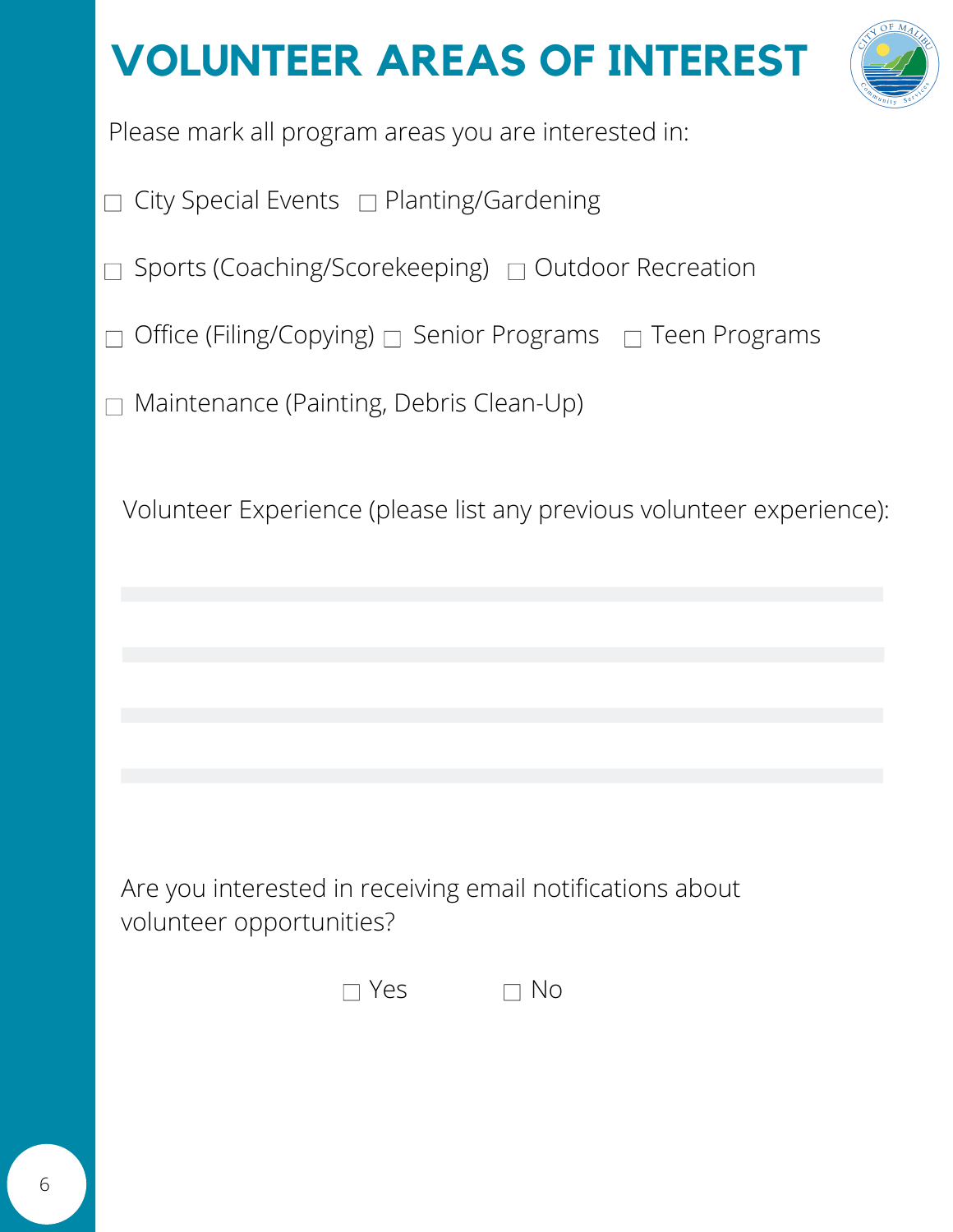### **PHOTO/VIDEO AUTHORIZATION AND RELEASE FORM**



1. I have been informed that the City of Malibu will be taking photographs and/or video at the parks and athletic facilities throughout the City.

2. I understand that my image, or the image of my minor child, may be included in the images being photographed and/or videotaped and ultimately used in the City's promotional materials.

3. I give my unqualified permission to allow the City of Malibu to photograph and/or videotape my image, or the image of my minor child, and to use those photographs or videos, or any portion thereof, in the City's recreation guide, newsletter, website, program publications, radio or television programming, or any other City promotional materials.

4. I understand that the photographs and/or video taken by the City of Malibu as described above are the property of the City, and that the City may use them as it wishes in connection with the City's recreation guide, newsletter, website, program publications, radio or television programming, or any other City promotional materials.

5. I understand that the City owns the copyright to the images and videos that it creates and that the City may publish the images or videos at any time in connection with the promotional materials described above. In addition, I waive the right to inspect or approve the finished product, including written or electronic copy, wherein my image, or the image of my minor child, appears. I understand and agree that these materials will become the property of the City of Malibu and copies of publicized photographs will be supplied to me upon request.

6. I expressly release and discharge the City of Malibu, and its officials, officers and employees, from any liability in the nature of invasion of privacy, defamation or any other claim arising from its photographing or videotaping images at City parks and athletic facilities. I fully understand the significance of the foregoing authorization and release; I sign this authorization and release voluntarily and with the intent of being bound by it.

7. If signing this form on behalf of a minor child, I hereby certify that I am the parent or guardian of this minor and do hereby give my consent without reservation to the foregoing on behalf of the minor.

(Name of Minor Child, if applicable)

Signature and Date

Printed Name and Telephone Number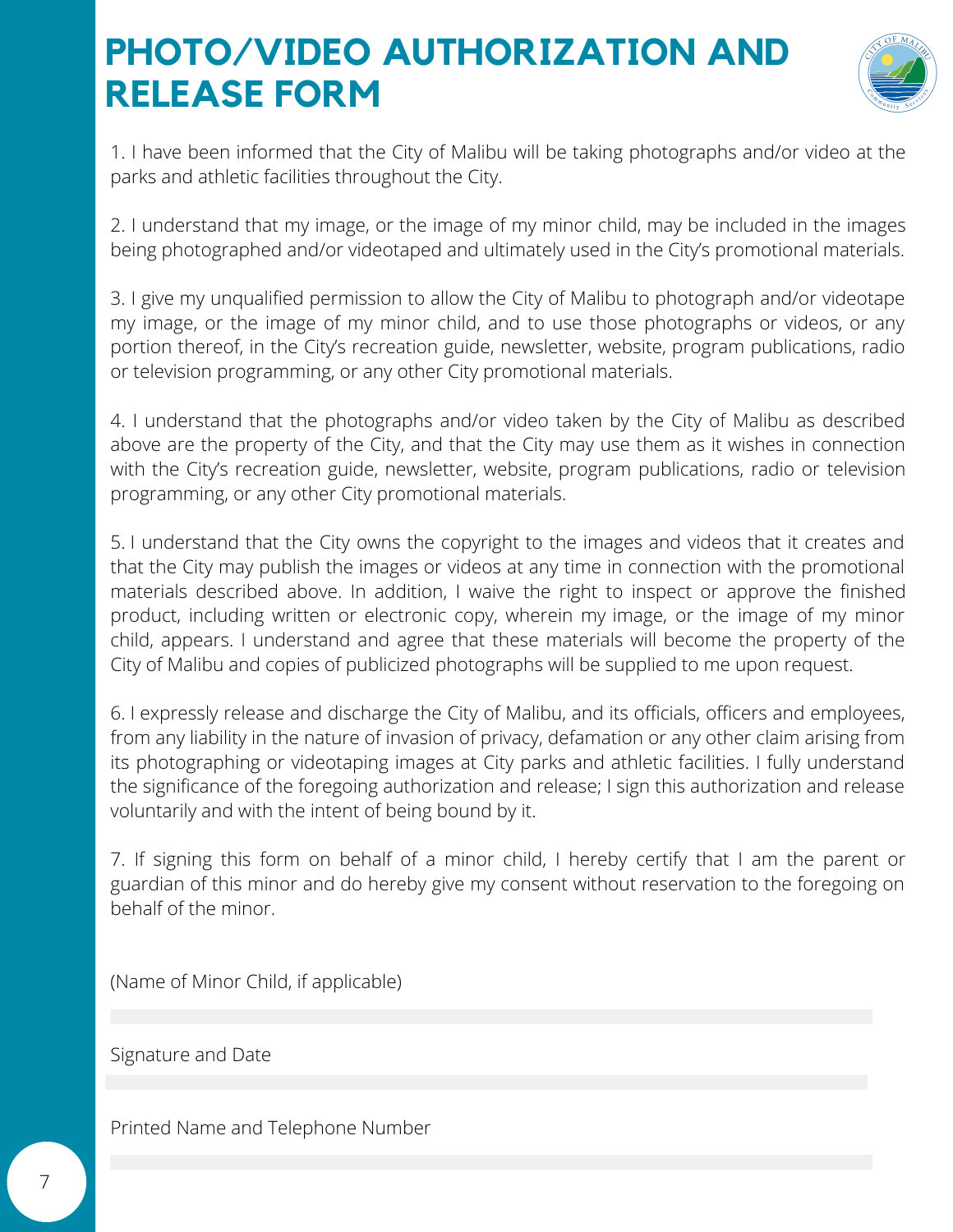# **BACKGROUND CHECK**



The City of Malibu participates in the Operation TLC2 Making Communities Safe program, a background screening program established to safeguard the City of Malibu, program participants, volunteers, and instructors. The City has contracted with NCSI Background Screening Solutions to perform the background checks in a secure and private manner. A background check may be required to volunteer with All volunteer coaches, regardless of age, will be subject to a background check.

The following information sources will be used as part of the background check and screening program.

1. Social Security Trace – Verifies that the person is who they claim to be.

2. Address Trace – Verifies the person's most recent addresses.

3. County, State, and National Database Search – Captures all misdemeanor and felony records.

4. Sex Offender Registry – Record search of all 50 states.

Upon completion of the background check, the City will receive only the name of the instructor from NCSI with either a pass or fail rating. A pass rating indicates that an individual has passed the background check and qualifies to participate as a contract instructor. A fail rating indicates that an individual does not meet the standards set to be a contract instructor. Should an applicant receive a fail rating, they may appeal the results to NCSI for further consideration.

Below are the offenses which are grounds for exclusion in accordance with the National Recreation and Park Association:

- Sex Offenses All, regardless of the amount of time since the offense.
- Violent Felonies All, regardless of the amount of time since the offense.
- Non-Violent Felonies Within the past 10 years.
- Misdemeanor Violence Offenses Within the past 7 years.
- Two or More Misdemeanor Drug & Alcohol Offenses Within the past 7 years.

• Any other Misdemeanor Offenses within the past 5 years that would be considered a potential danger to children or is directly related to the functions of that instructor.